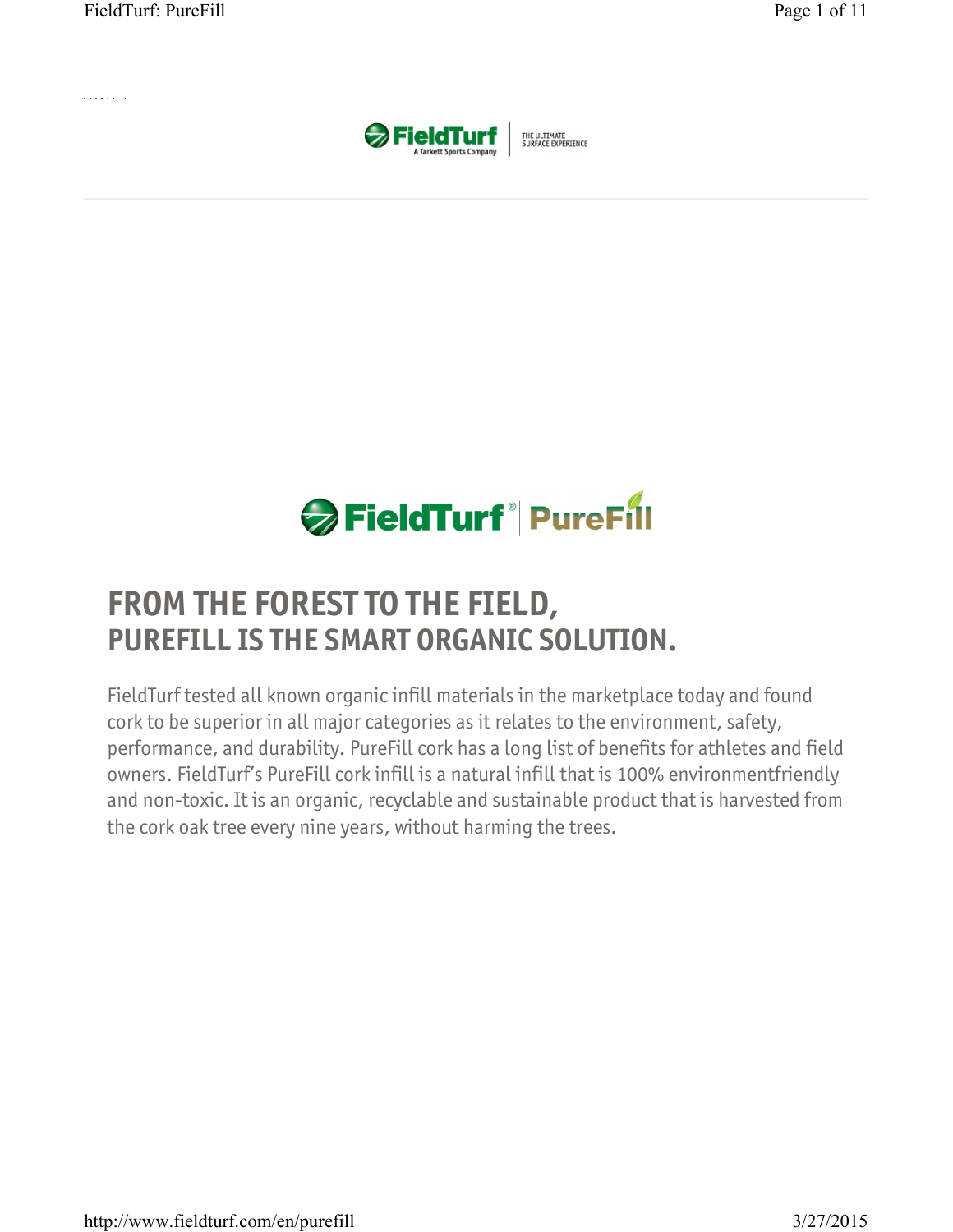## WHY CORK ?

### RESILIENCE

PureFill cork is a very resistant substance of strong durability. It is considered an unalterable and imperishable material. Due to its membrane flexibility, the cells in PureFill cork function as microscopic air cushions which regain their shape once compressed.

### HEAT REDUCTION

Studies show that even a small top layer of PureFill cork infill applied to a synthetic turf field can reduce the surface temperature significantly. Cork's low thermal conductivity due to its natural structure will keep the turf cooler.

#### SHOCK ABSORPTION AND ATTENUATION

FieldTurf's PureFill infill systems all exude excellent shock absorbing properties, having met or exceeded industry standards for immediate and long-term player safety. The PureFill cork material combined with silica sand provides for good impact attenuation that helps keep fields safe.

#### UV RESISTANCE

The Suberin component of PureFill provides impermeable properties which allow cells to fill-up with air and take on a strong insulating and protective ability.

### CLEANLINESS & HEALTH

The Suberin component of cork is anti-microbial and anti-allergenic and will repel pests, mold and prevent cork from rotting. It therefore has a strong hygienic value and is completely recyclable.

### WHY CHOOSE CORK OVER THE OTHER ORGANICS?

### NO WATER REQUIRED

Traditional coconut based organics require expensive irrigation systems to maintain moisture levels. Not cork.

### NO FILLER

Traditional organics use "husk" filler to reduce cost. A cork only system ensures that you get only top quality material and no filler.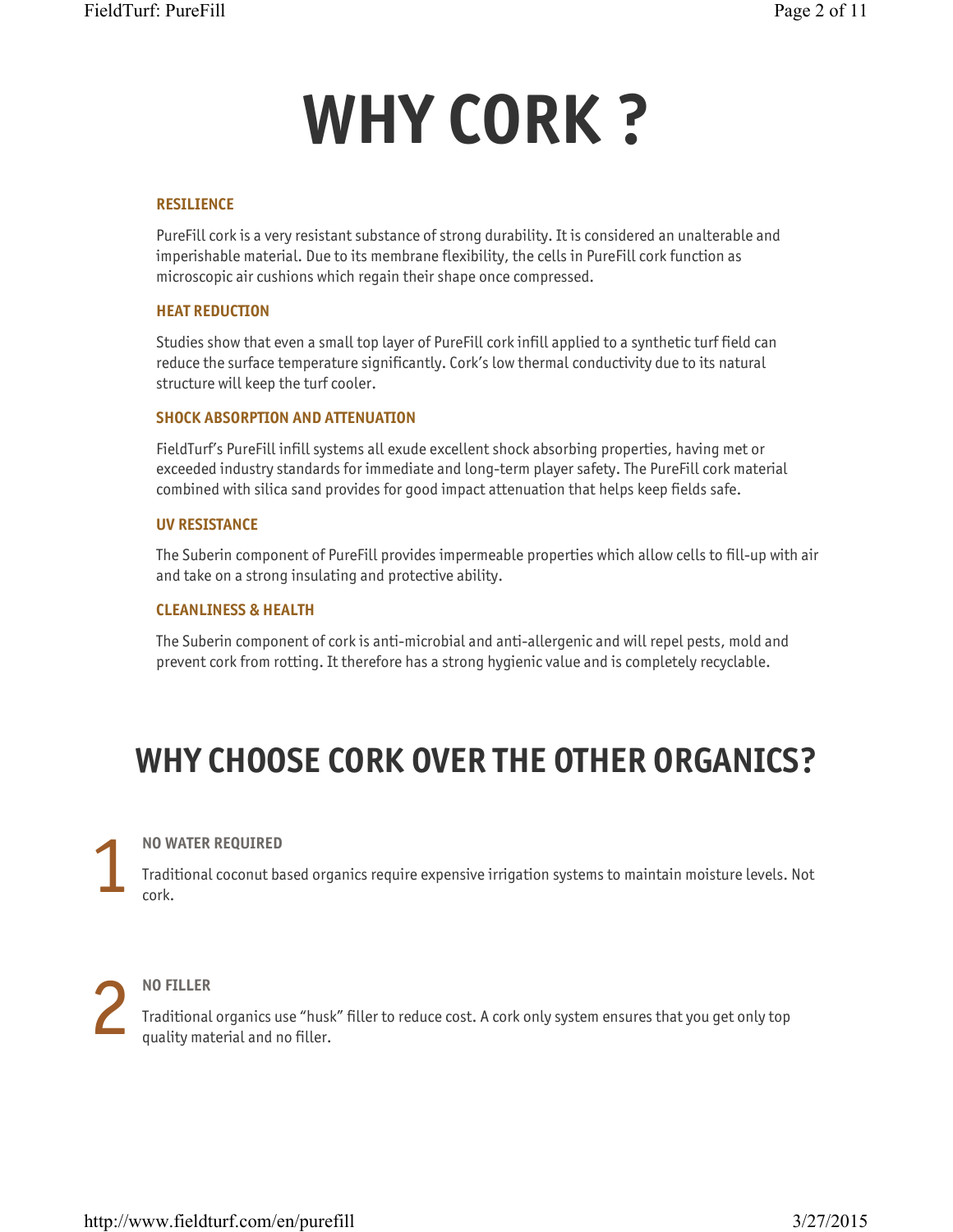**DURABILITY**<br>3 Cork is a more durable granule than other fibrous organic materials which leads to lower infill compaction.

BETTER VALUE<br>Better performance and lower overall cost makes cork the best value organic solution.

## HIGH PERFORMANCE

How does purefill compare to the most stringent testing standards in the world?

It crushes them! meeting all fifa 2-star requirements.

| <b>PROPERTY</b>              | <b>TWO STAR</b><br><b>REQUIREMENT</b> | <b>FIELDTURF</b><br><b>PUREFILL</b> |
|------------------------------|---------------------------------------|-------------------------------------|
| <b>Vertical Ball Rebound</b> | $0.60 - 0.85$ m                       | 0.82                                |
| <b>Ball Roll</b>             | $4 - 8m$                              | 7.3                                 |
| <b>Shock Absorption</b>      | $60 - 70%$                            | 62                                  |
| <b>Deformation</b>           | $4 - 10$ mm                           | 7.0                                 |
| <b>Rotational Resistance</b> | $30 - 45$ Nm                          | 40                                  |

# THE WORLD REFERENCE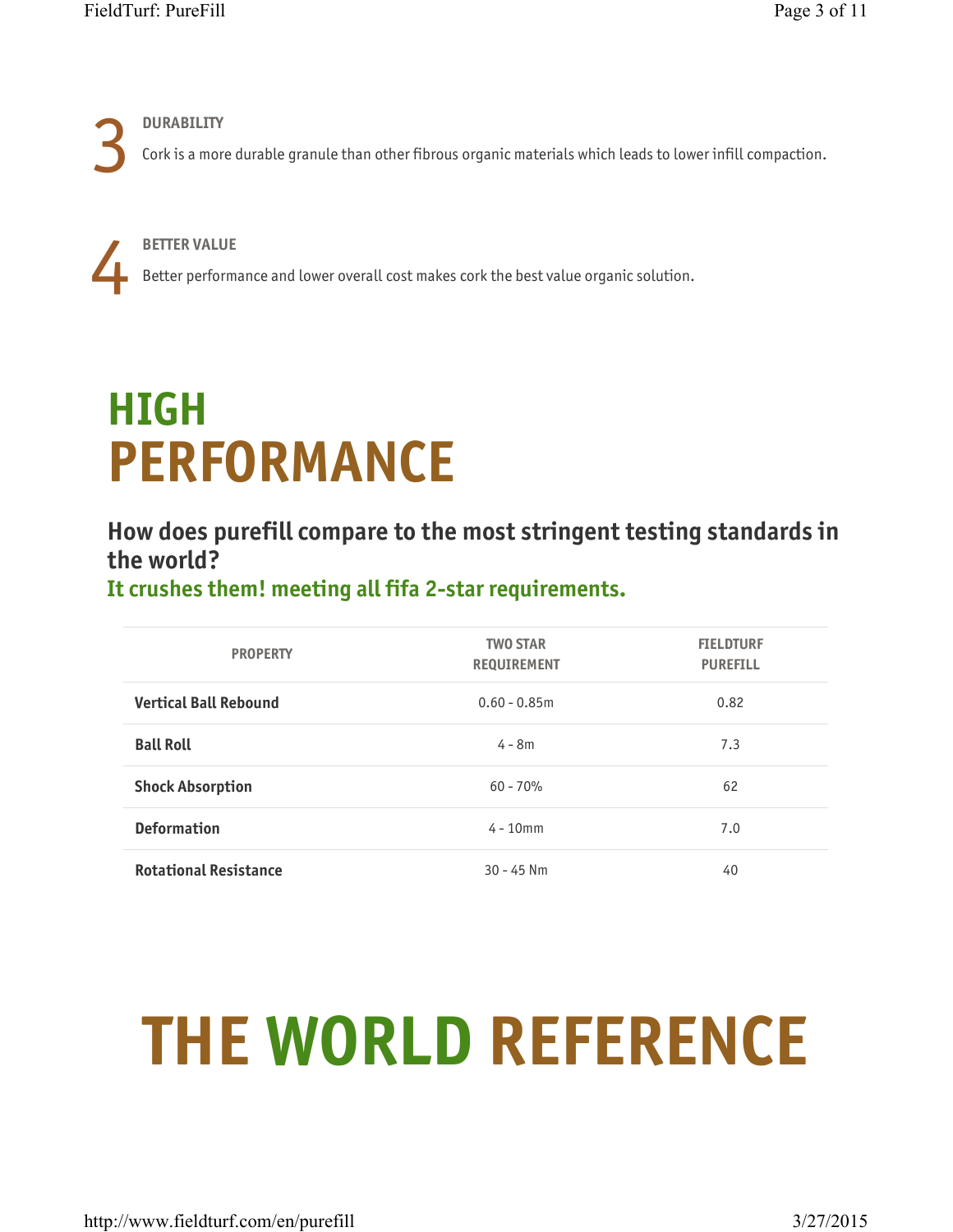Kelmis Field 1 (2013) La Calamine, Belgium

Sportplatz Dienheim (2013) Dienheim, Germany

Complexe Sportif Saint Exupéry (2013) Rouen, France

Ovada Campo (2011) Ovada, Italy

Campo Miramare (2008) Rimini, Italy

Sportplatz Kloster Oesede (2012) Georgsmarienhütte, Germany

CS du Bois de Frères (2013) Chatelaine, Switzerland

TV Crumstadt (2013) Riedstadt, Germany

Campo di Santa Flavia (2011) Bagheria, Italy

SV Wateringseveld (2012) Den Haag, Netherlands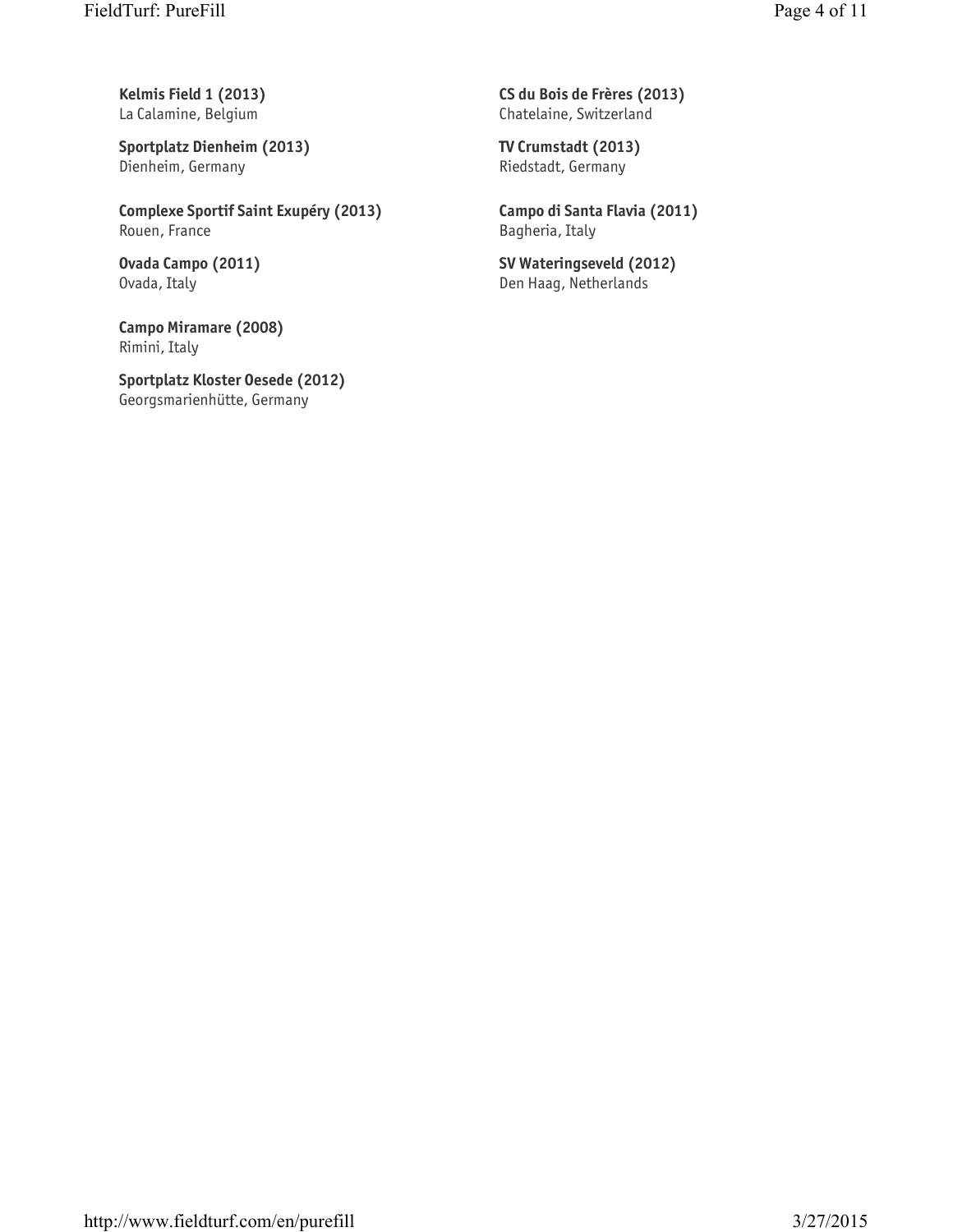FieldTurf: PureFill Page 5 of 11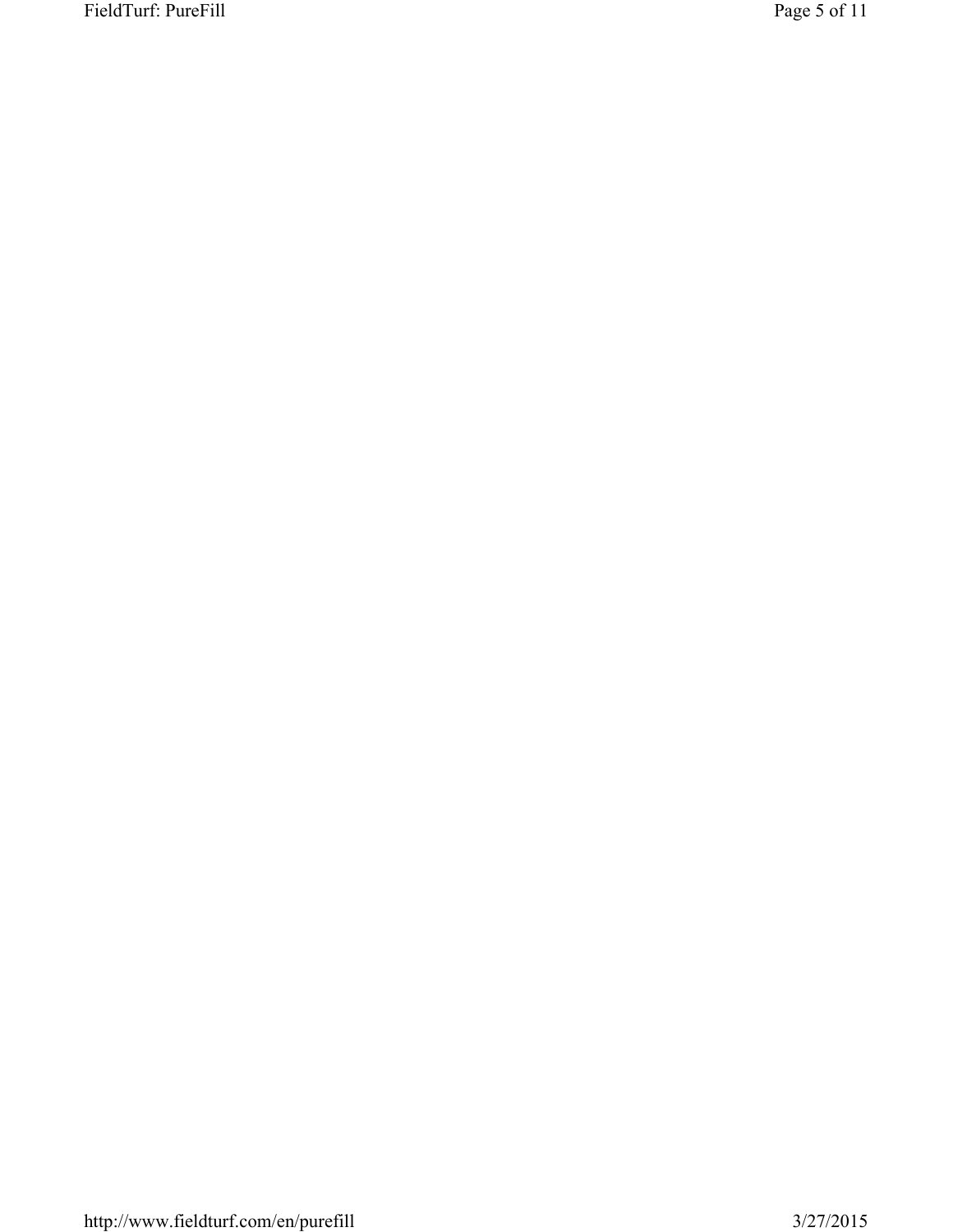FieldTurf: PureFill Page 6 of 11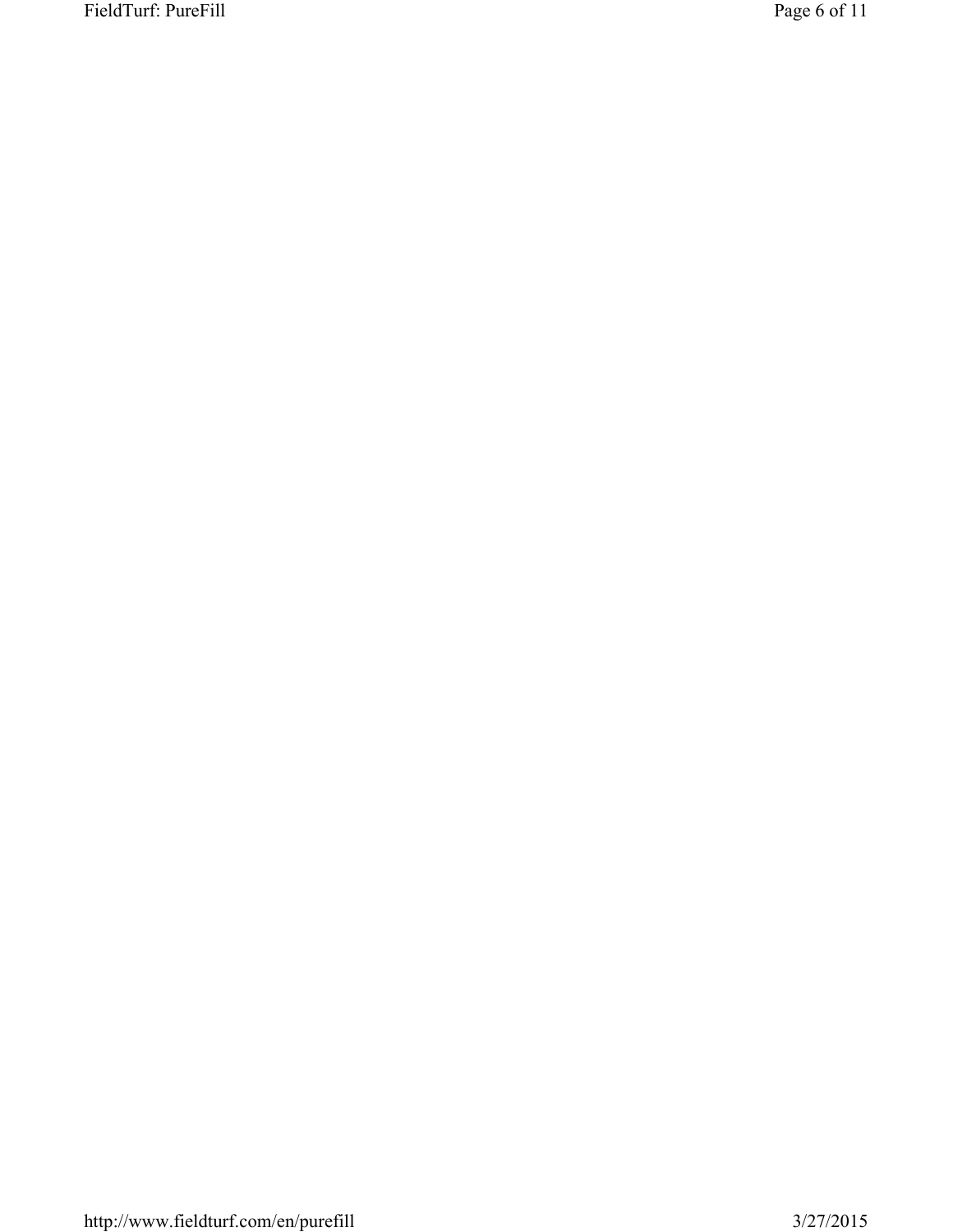FieldTurf: PureFill Page 7 of 11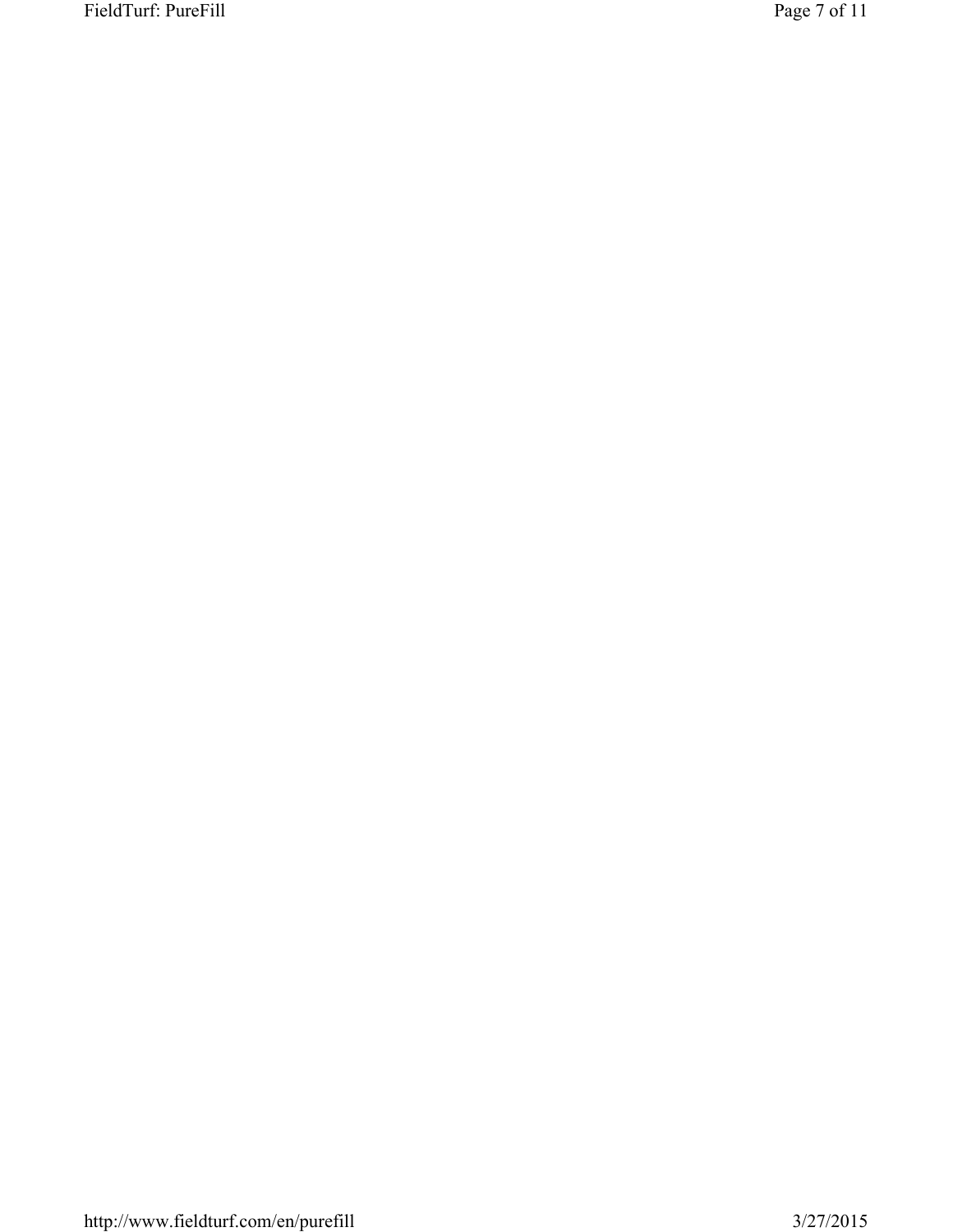FieldTurf: PureFill Page 8 of 11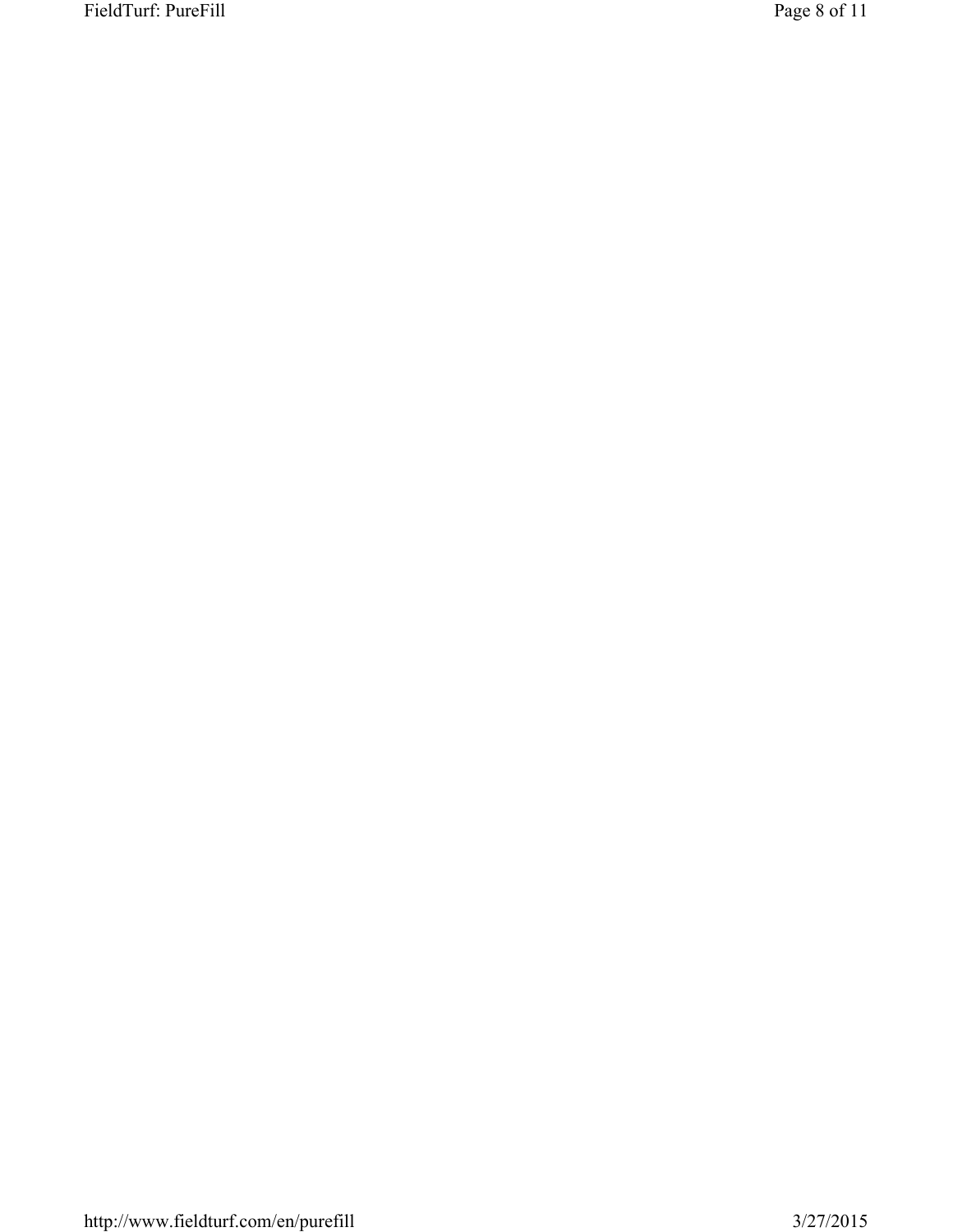FieldTurf: PureFill Page 9 of 11